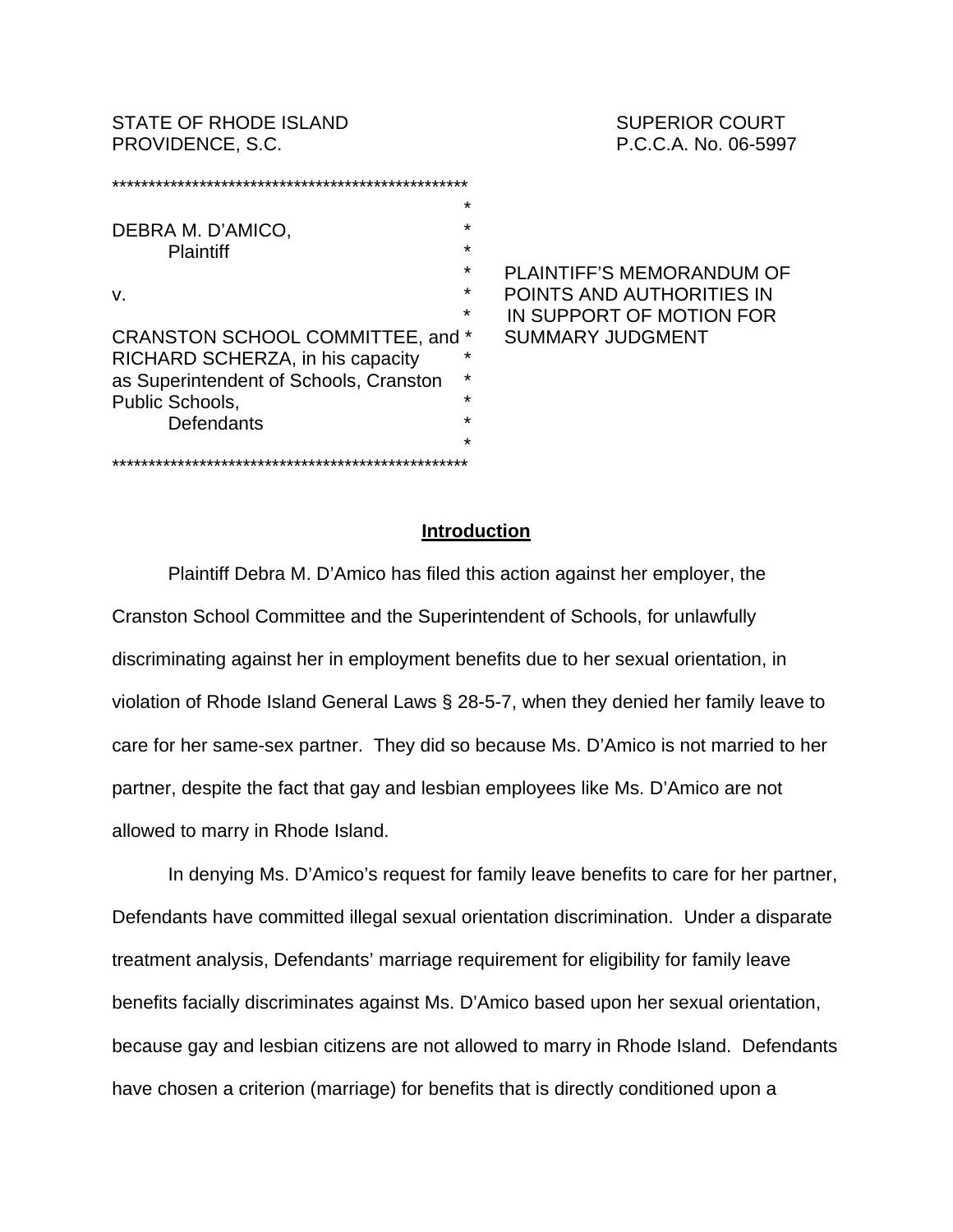person's sexual orientation. Moreover, Defendants are unable to offer a legitimate, nondiscriminatory reason for imposing a marriage requirement for family leave. Alternatively, under a disparate impact analysis, Defendants' decision to impose a marriage requirement effectively excludes 100% of their gay and lesbian employees from eligibility for family leave benefits, while 100% of their heterosexual employees, even if they are not married, have the possibility of qualifying for such benefits by marrying. Defendants are likewise unable to justify this discriminatory impact on their gay and lesbian employees as a legitimate business necessity. As such, Ms. D'Amico asks this Court to enforce her statutory right to be free of discrimination in employment based on her sexual orientation and grant her requested relief.

#### **Statement of Facts**

Ms. D'Amico is in a committed and loving relationship with her partner Heather V. Paschoal. (Affidavit of Debra M. D'Amico In Support Of Plaintiff's Motion For Summary Judgment (hereinafter "D'Amico Aff."), ¶ 4.) They met in March 2001 and have been an exclusive and committed couple for approximately seven years. (Id.)

Ms. D'Amico and her partner have lived together in Pawtucket, Rhode Island since August 2002. (D'Amico Aff., ¶ 5.) They share a common home, expenses and household responsibilities with each other and no one else. (D'Amico Aff., ¶ 6.) They attend each other's family celebrations and employment social functions together, take vacations together and take care of each other when they are sick. (Id.) In 2003, Ms. D'Amico and her partner exchanged rings with the Greek symbol for eternity to symbolize their commitment to each other. (D'Amico Aff., ¶ 7.) Ms. D'Amico has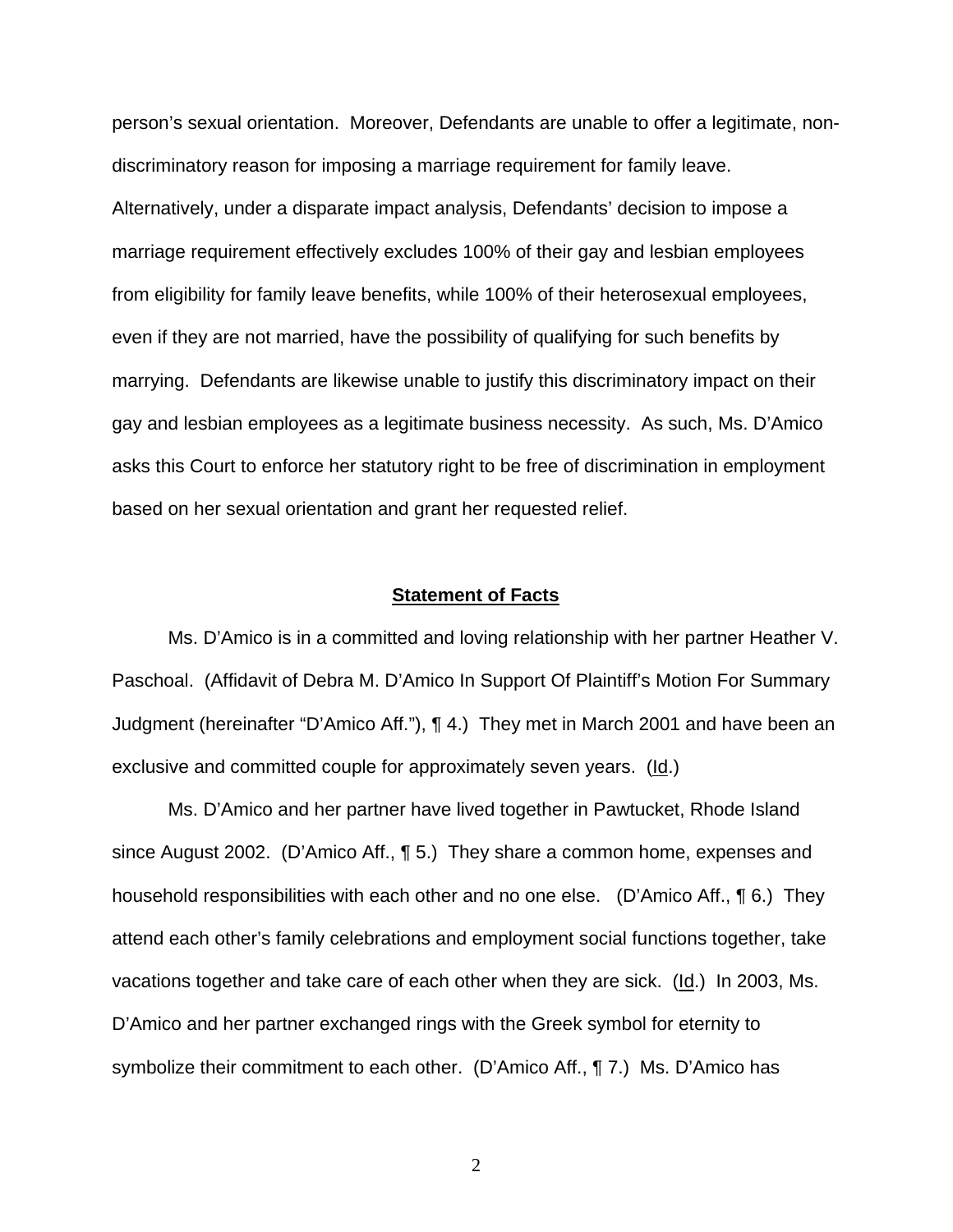named Heather in her will as her "life partner" and has designated Heather as the beneficiary of her life insurance and retirement proceeds. (D'Amico Aff., ¶ 8.)

If Ms. D'Amico and her partner could marry each other under Rhode Island law, they would. (D'Amico Aff., ¶ 10.) They are not related by blood or marriage; neither are they below the age of consent to marry or married to anyone else. (D'Amico Aff., ¶ 9.) Yet, even though Ms. D'Amico considers Heather her spouse for all intents and purposes, Rhode Island does not permit same-sex couples to marry. (D'Amico Aff.,  $\P(10.)$ 

#### Employment History and Family Leave Benefits

Ms. D'Amico began working for the Cranston Public Schools in November, 1994 as a substitute teacher and later held other teaching assignments. (D'Amico Aff., ¶ 11.) She is presently a full-time social studies teacher at the Hugh B. Bain Middle School in the Cranston Public Schools, a position she has held for 10 years. (D'Amico Aff., ¶ 12.) As a full-time teacher with the Cranston Public Schools, she is eligible for employment benefits, as set out by the "Master Agreement Between the Cranston School Committee and the Cranston Teachers' Alliance Local 1704, AFT, September 1, 2002 to August 31, 2005" (hereinafter the "Master Agreement"). (Master Agreement, D'Amico Aff., ¶ 13 & Exh. 1.)

Article XX 8a of the Master Agreement provides for short term leaves of absences to care for a family member's illness as follows: "In case of illness in the immediate family (father, mother, spouse, son, daughter) or additional persons in the immediate household, a teacher may be allowed up to three (3) days with full pay." (Master Agreement, D'Amico Aff., Exh. 1.)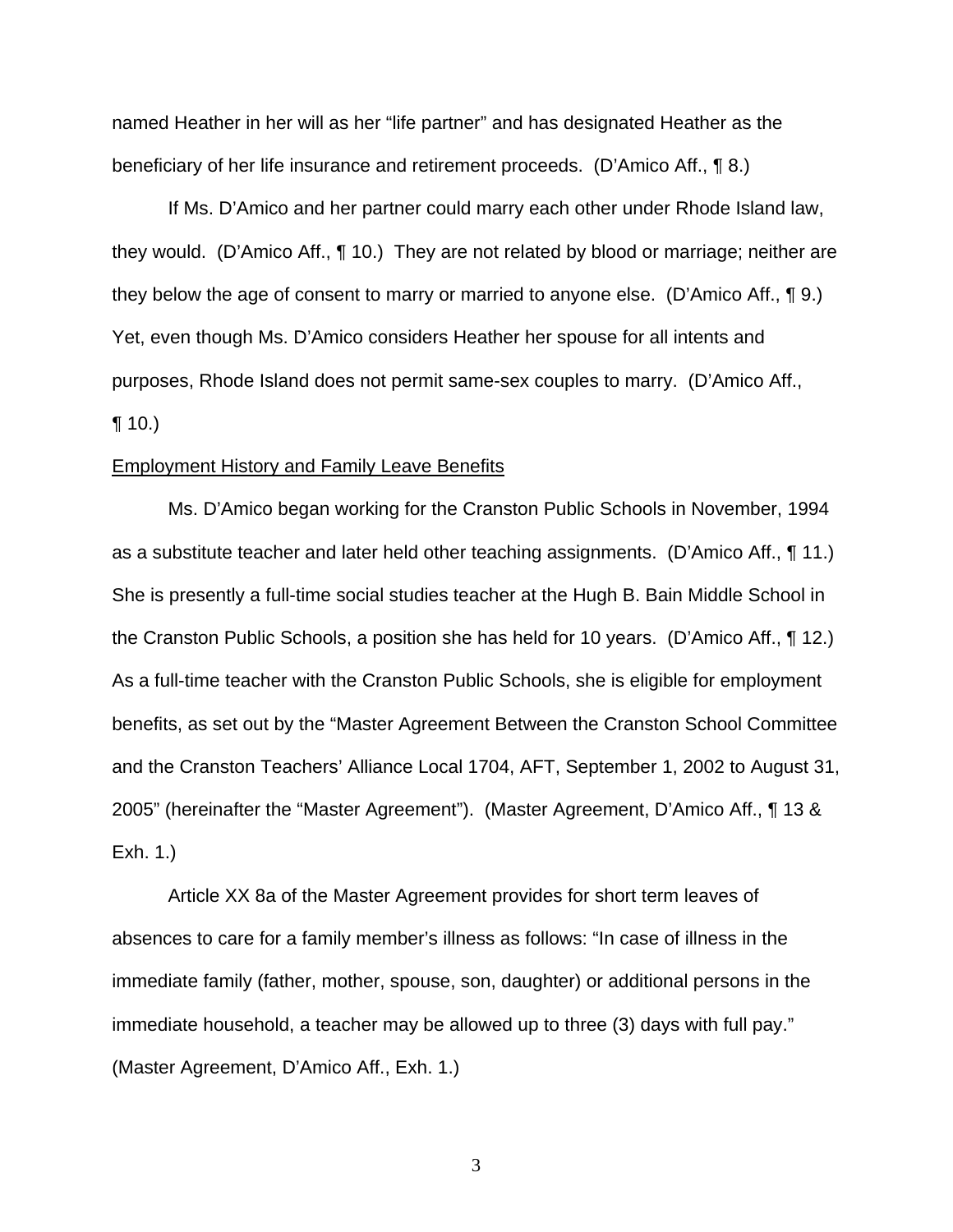On Sunday, May 23, 2004, Ms. D'Amico's partner Heather experienced a severe and potentially life-threatening allergic reaction. (D'Amico Aff., ¶ 16.) Ms. D'Amico took Heather to the emergency room at Pawtucket Memorial Hospital at 11 p.m. that night. (D'Amico Aff., ¶ 17.) Heather was released from the emergency room at 6 a.m. the next morning. (Id.) However, Ms. D'Amico was unable to attend work that next day because she had stayed with Heather at the hospital the preceding night to provide her care and needed to continue doing so that next day. (D'Amico Aff., ¶ 18.) Specifically, there was still the dangerous risk that Heather's allergic symptoms could return, and Ms. D'Amico needed to watch over Heather in case that happened. (Id.)

However, when Ms. D'Amico asked to have her absence on May 24 designated as an absence due to illness in her family, under Article XX 8a, it was denied by the executive director for human resources. (D'Amico Aff., ¶ ¶ 19, 20, 21, & 22.) As a result, Ms. D'Amico and her union filed a grievance on June 2, 2004, over the denial of family leave to care for her partner, challenging Defendants' interpretation of the Master Agreement. (D'Amico Aff., ¶ 23.) Catherine M. Ciarlo, the Superintendent of the Cranston Public Schools, denied Ms. D'Amico's grievance on October 28, 2004, stating that "Article XX 8a of the Master Agreement addresses absences due to illness in the family and not non-related individuals living in the household." (D'Amico Aff., ¶ 24.)

The matter was then submitted to arbitration. (D'Amico Aff., ¶ 25.) On May 4, 2005, the Arbitrator issued her Decision and Award denying Ms. D'Amico's request for family leave after noting that the term "immediate family" was specifically limited in the Master Agreement to "father, mother, spouse, son, [or] daughter" and construing the term "additional persons in the immediate household" to include only persons related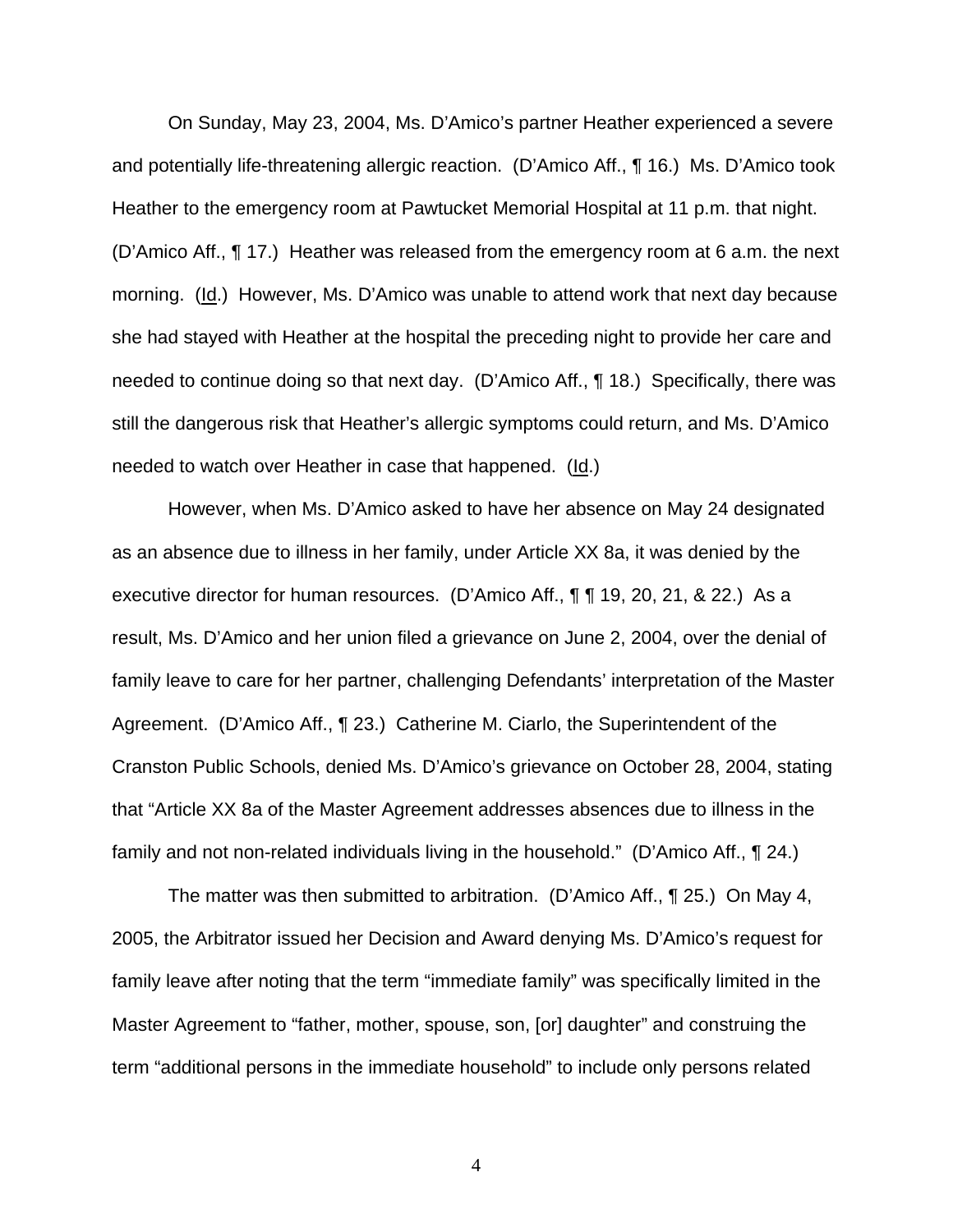"by blood or marriage." (Decision and Award, at 13, D'Amico Aff., Exh. 2.) Thus, the Arbitrator concluded that the Master Agreement did not provide Ms. D'Amico with leave to care for Heather, because they were not married. (Id. at 15.)

#### Complaint to the Rhode Island Commission for Human Rights and Present Action

Ms. D'Amico filed a Charge of Discrimination against the Cranston School Committee and the Superintendent of Schools (hereinafter the "Cranston Public Schools") with the Rhode Island Commission for Human Rights (hereinafter the "Commission") on May 19, 2005. (D'Amico Aff., ¶ 26.) In her Charge, she asserted that by conditioning leave on marriage in its interpretation of the Master Agreement, the Cranston Public Schools committed impermissible sexual orientation discrimination in violation of G.L. § 28-5-7. (Charge of Discrimination, D'Amico Aff., Exh. 3.) The Commission agreed with Ms. D'Amico and found that probable cause existed to believe that the Cranston Public Schools violated G.L. § 28-5-24.1(c) by denying family leave to Ms. D'Amico. (See Officer Gardner's Recommendation, D'Amico Aff., Exh. 4; August 1, 2006 Letter of Executive Director Michael D. Evora, D'Amico Aff., Exh. 5.)

Upon receiving the finding of probable cause, Defendants elected to terminate all proceedings before the Commission. (Notice of Election, D'Amico Aff., Exh. 6). After receiving the Notice of Right to Sue from the Commission, (Notice of Right to Sue, D'Amico Aff., Exh. 7), Ms. D'Amico filed a complaint with this Court on November 11, 2006, alleging that Defendants had discriminated against her in the terms and conditions of employment based on her sexual orientation in violation of G.L. § 28-5-7.

The Cranston Public Schools have refused and continue to refuse to provide Ms. D'Amico with leave to care for Heather because she is not married to Heather, even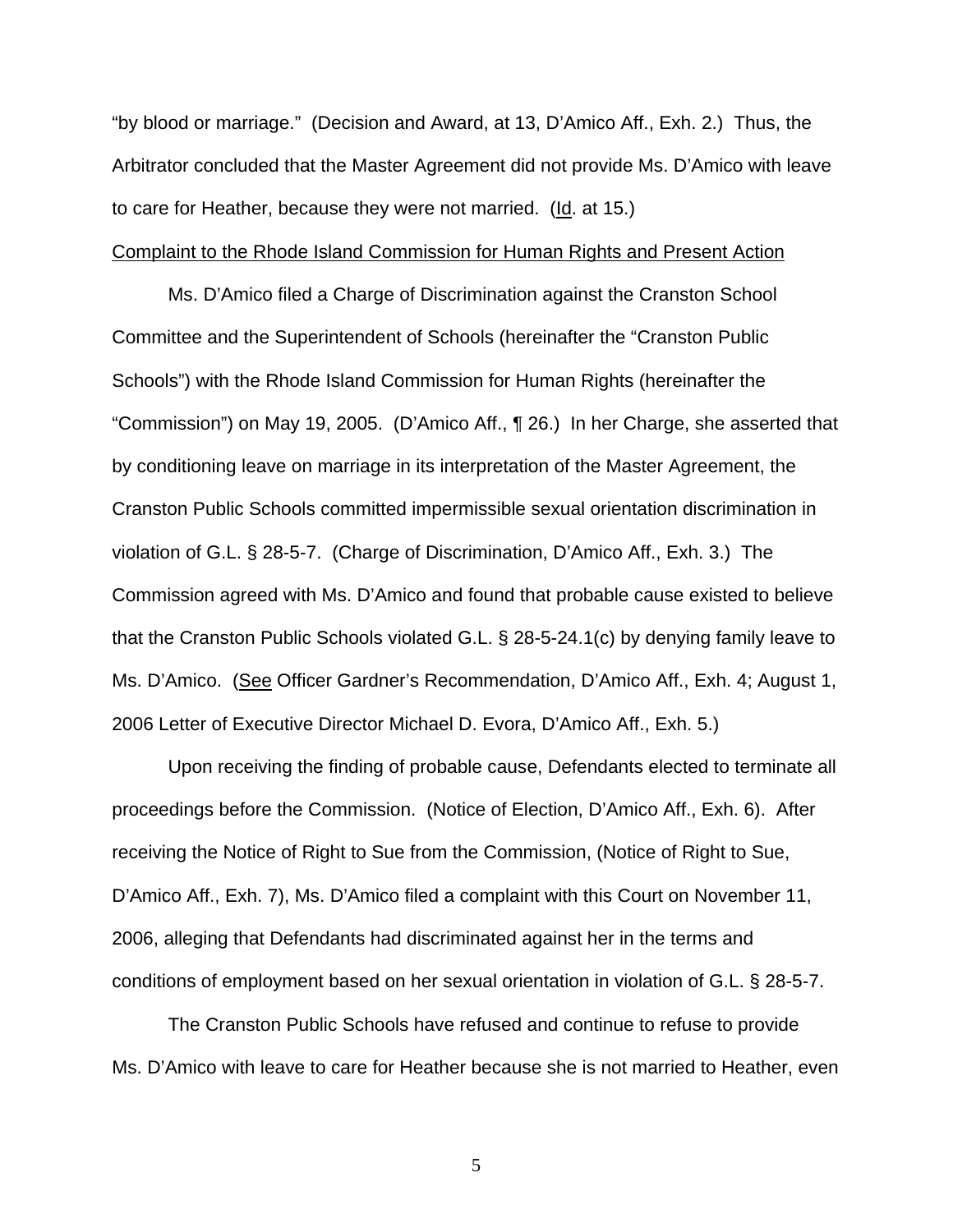though they cannot marry in Rhode Island because of their sexual orientation. (D'Amico Aff., ¶ 31.) As a result of the actions and policies of the Cranston Public Schools, Ms. D'Amico has suffered monetary damage in the amount of \$336.21 in lost pay for the day she took to care for Heather and continues to suffer harm from being denied her statutory right to be free from employment discrimination. (D'Amico Aff., ¶ 33 & Exh. 2, at 8.)

### **Argument**

#### **I. Standard of Review**

Summary judgment is required "if the pleadings, depositions, answers to interrogatories, and admissions on file, together with the affidavits, if any, show that there is no genuine issue as to any material fact and that the moving party is entitled to judgment as a matter of law." R.I. Sup. Ct. R. Civ. P. 56(c). A non-moving party must demonstrate "by competent evidence the existence of a disputed material issue of fact and cannot rest on allegations or denials in the pleadings or on conclusions or legal opinions." Ritter v. Mantissa Inv. Corp., 864 A.2d 601, 604 (R.I. 2005) (quoting Taylor v. Mass. Flora Realty, Inc., 840 A.2d 1126, 1129 (R.I. 2004)).

Here, no material facts are in dispute, and as a matter of law, Defendants' conditioning of leave benefits on marriage violates Rhode Island's statutory prohibition against employment discrimination based upon sexual orientation where eligibility for marriage in Rhode Island is presently inextricably linked to sexual orientation. See G.L. § 28-5-7 (1956). As such, Ms. D'Amico is entitled to summary judgment.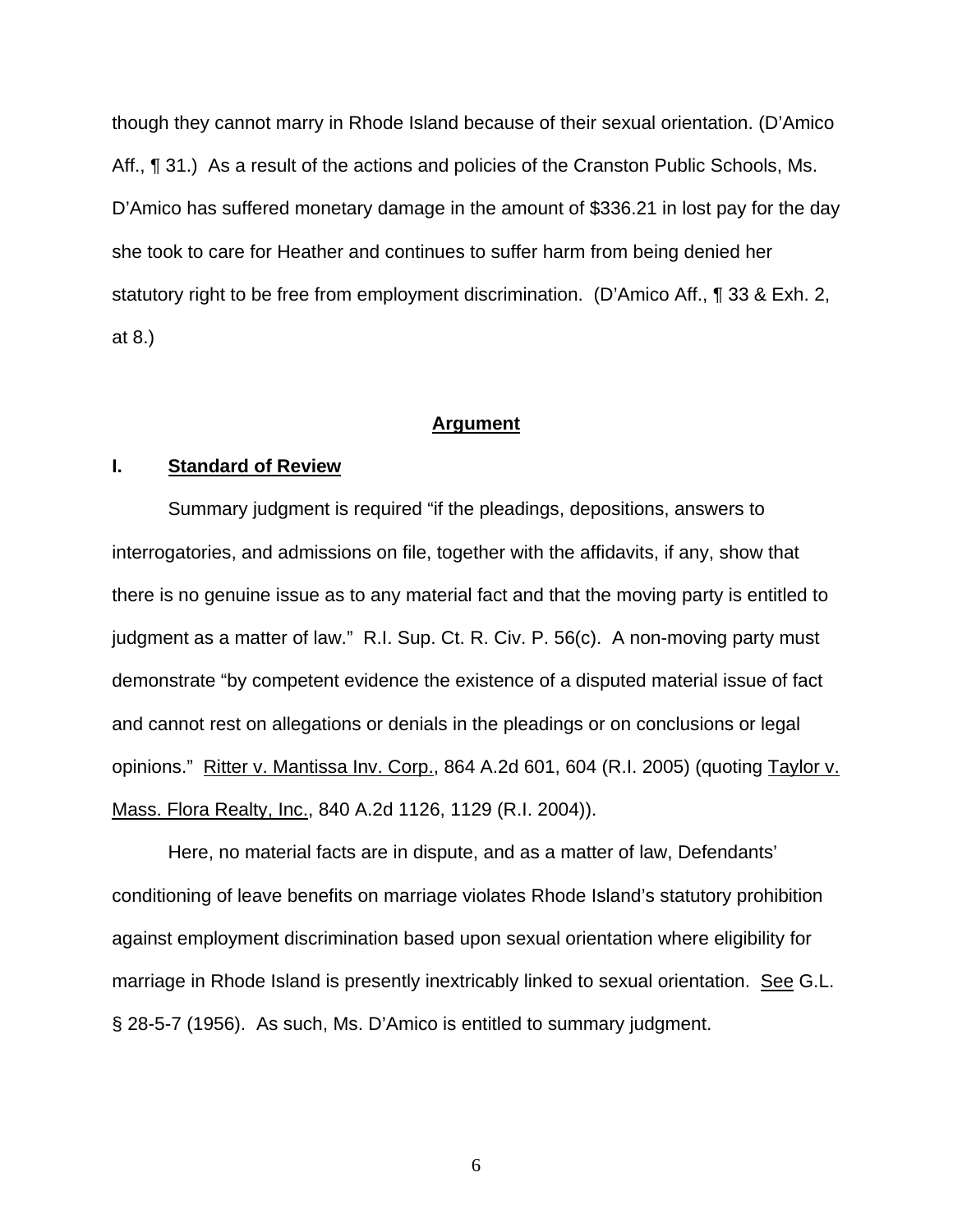## **II. By Conditioning Family Leave Benefits On Marriage, Defendants Unlawfully Discriminated Against Ms. D'Amico Based Upon Her Sexual Orientation In Violation Of G.L. § 28-5-7.**

Defendants' use of marriage as an eligibility requirement for a benefit of employment is discriminatory, given that gay men and lesbians cannot presently marry in Rhode Island and that Defendants have refused to provide any alternative means by which employees in a same-sex relationship can also qualify for the benefit. Defendants have imposed a marriage requirement for leave benefits by both failing to include same-sex partners within the Master Agreement's enumeration of examples of "immediate family" and by construing the term "additional persons in the household" to exclude same-sex couples, simply because same-sex couples are not married. Defendants could have easily avoided this discriminatory treatment by recognizing the reality of modern family structures and construing the term "additional persons in the household" to include unmarried but committed domestic partners of employees, as proposed by Ms. D'Amico and her union at arbitration. (See Decision and Award, at 7, D'Amico Aff., Exh. 2.) Instead, Defendants insist that family leave be conditioned on marriage.

Under G.L. § 28-5-7, there are two ways an employer may commit unlawful discrimination. A disparate treatment claim arises when an employer treats an employee differently because of the employee's membership in a protected class. Russell v. Enterprise Rent-A-Car Co. of R.I., 160 F. Supp. 2d 239, 257 (D.R.I. 2001) (decided in context of Title VII of the Civil Rights Act).<sup>[1](#page-6-0)</sup> Alternatively, a plaintiff

<span id="page-6-0"></span><sup>1</sup>  $1$  When analyzing claims of discrimination under G.L. § 28-5-7, our state courts look for quidance under federal Title VII case law. See, e.g., Newport Shipyard, Inc. v. Rhode Island Commission for Human Rights, 484 A.2d 893, 897-98 (R.I. 1984)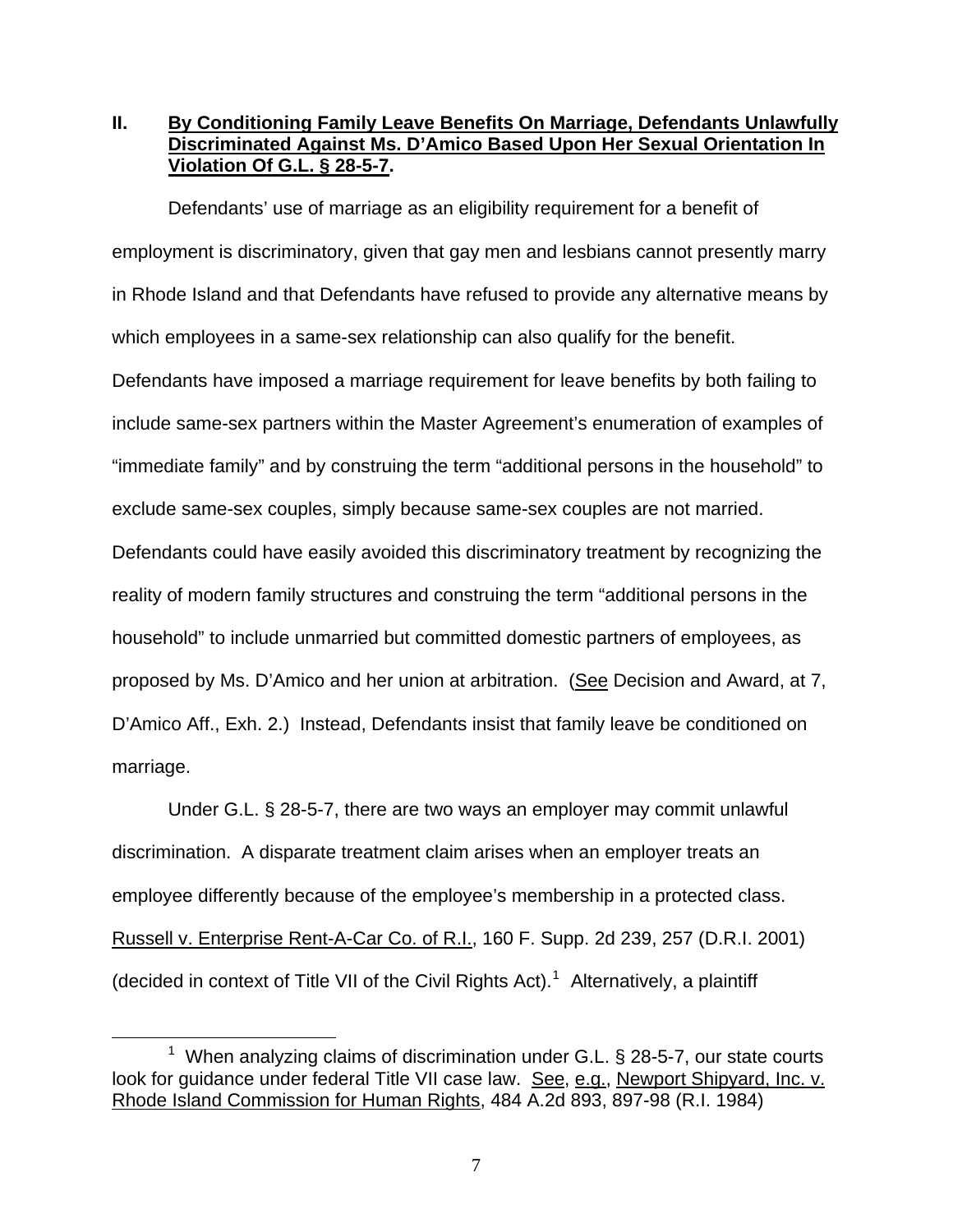establishes a disparate impact claim by pinpointing a specific employment practice that is seemingly neutral on its face but has a discriminatory effect on a protected class of people. Id. Under both analyses, Defendants have discriminated against Ms. D'Amico on account of her sexual orientation in violation of G.L. § [2](#page-7-0)8-5-7.  $^2$ 

# **A. Defendants' Use Of A Marriage Prerequisite For Employment Benefits Constitutes Impermissible Disparate Treatment Of Gay And Lesbian Employees.**

In order to prove disparate treatment, a plaintiff may either show direct evidence of discrimination or meet the burden-shifting test laid out in McDonnell Douglas Corp. v. Green, 411 U.S. 792, 802 (1973) (establishing standard for race-based claims under Title VII). Under either theory, Defendants have treated Ms. D'Amico differently because of her sexual orientation.

# **1. Conditioning benefits on marriage, on its face, directly discriminates based upon sexual orientation.**

Given that same-sex couples cannot marry in Rhode Island, a marriage eligibility requirement, on its face, extends family leave benefits only to heterosexual employees, who are eligible for marriage, and not to gay and lesbian employees, who are ineligible for marriage. Such facial discrimination places sexual orientation at the heart of the distinction between Defendants' employees. In other words, extending benefits to employees based on whether the employee is married automatically forecloses benefits

<span id="page-7-0"></span> $\frac{1}{2}$  $2$  Whether Ms. D'Amico should be able to marry her same-sex partner in Rhode Island is a separate question from whether she should receive equal compensation to heterosexual employees under G.L. § 28-5-7 and is not presented here. She only argues that given the fact that state law does not allow her to marry her same-sex partner, her employer cannot then condition an employment benefit based upon being married without violating G.L. § 28-5-7.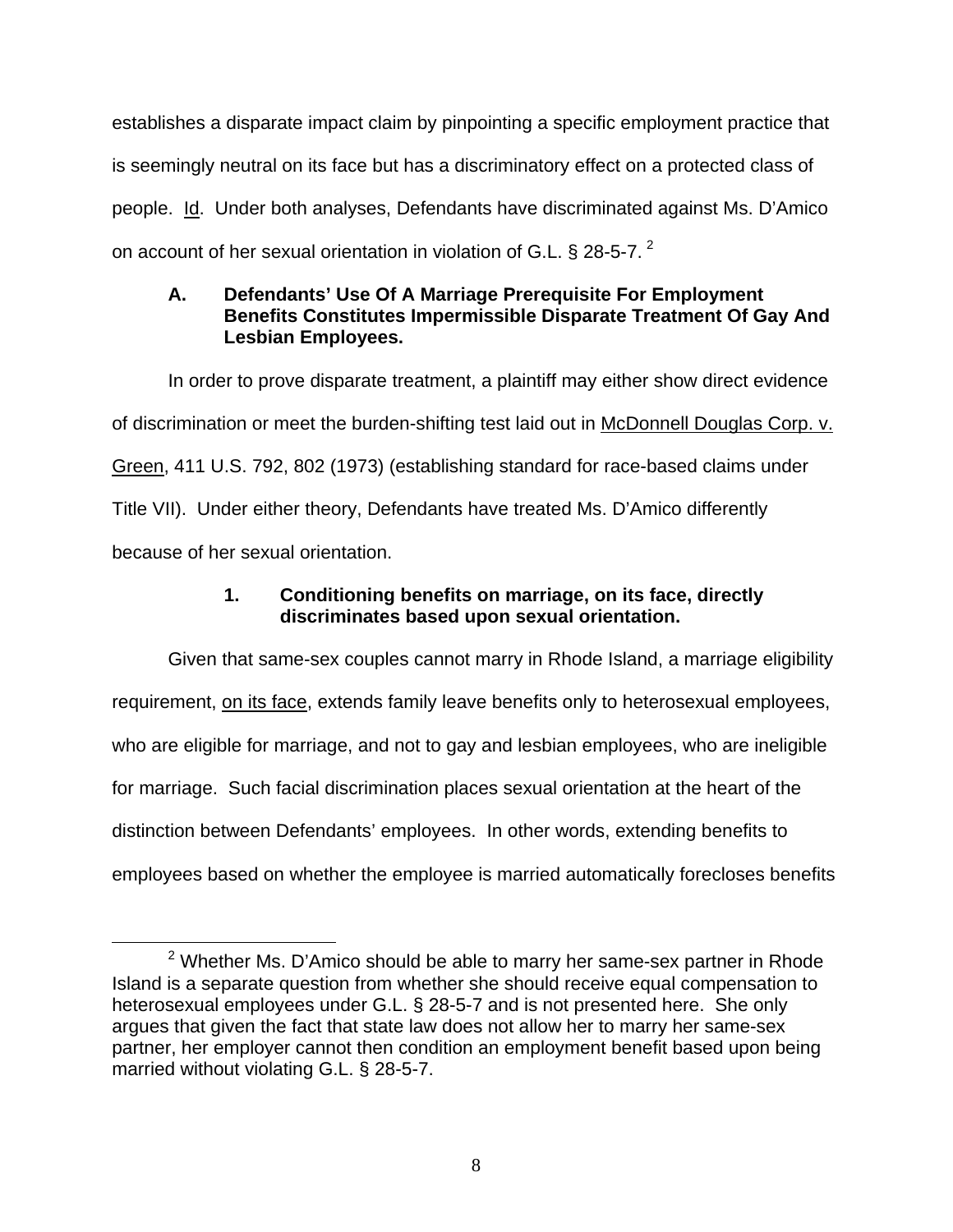to all gay and lesbian employees like Ms. D'Amico but does not automatically deny benefits to heterosexual employees.

Other courts have held that conditioning a benefit on marriage facially discriminates against gay men and lesbians. In Alaska Civil Liberties Union v. Alaska, 122 P.3d 781 (Alaska 2005), the Alaska Supreme Court ruled that providing employment benefits to different-sex spouses of public employees but not to same-sex domestic partners of plaintiffs violated the equal protection guarantees of the state constitution under rational basis review. Id. at 794. Even though the state argued that the benefit system classified employees based solely on marital status, the court instead found that such a classification was "facially discriminatory" based upon sexual orientation. Id. at 789. The court reasoned that "by restricting the availability of benefits to 'spouses,' the benefits programs 'by [their] own terms classif[y]' same-sex couples 'for different treatment.'" Id. at 789. Because gay men and lesbians could not marry, "the partner of a homosexual employee can never be legally considered as that employee's 'spouse' and, hence, can never become eligible for benefits." Id. at 789.

Similarly, in Bedford, et al. v. New Hampshire Community Technical College System, Nos. 04-E-229, 04-E-230, 2006 WL 1217283 at \*10 (N.H. Super. Ct. May 3, 2006), a New Hampshire Superior Court found that two lesbian state employees had met their burden under a disparate treatment analysis of establishing that a similar benefit policy impermissibly discriminated on the basis of sexual orientation in violation of New Hampshire's anti-discrimination law. Similar to this case, the state in Bedford refused to provide health insurance and other family employment benefits to same-sex domestic partners because they were not married. Quoting Alaska, the court in Bedford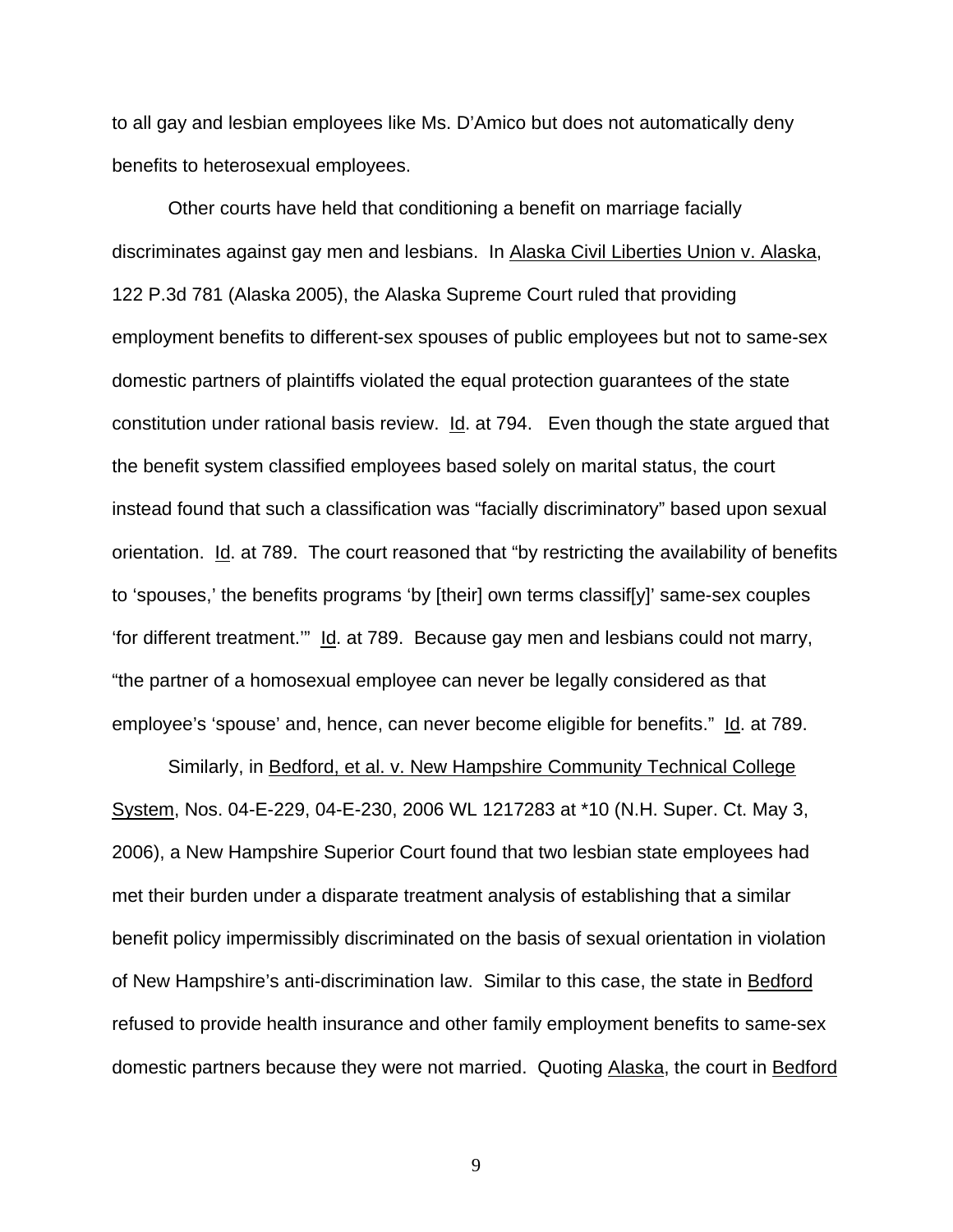reasoned: "Same-sex unmarried couples . . . have no way of obtaining these benefits, whereas opposite-sex unmarried couples may become eligible for them by marrying. These programs consequently treat same-sex couples differently from opposite-sex couples."  $Id.$  at \*7 (quoting Alaska, 122 P.[3](#page-9-0)d at 788). $3$ 

Any contrary argument that the critical determinant of eligibility is not sexual orientation but rather marital status is simply disingenuous, when the ability to marry in Rhode Island is a perfect proxy for sexual orientation.  $4 \overline{N}$  $4 \overline{N}$  gay or lesbian employee in a same-sex relationship can marry his or her partner under present Rhode Island law and, thus, no gay or lesbian employee can ever satisfy Defendants' eligibility requirement of marriage. Meanwhile, all heterosexual individuals in a different-sex relationship may obtain the family leave benefit to care for his or her sick partner by being married or by marrying. Such differential treatment therefore discriminates entirely based upon a person's sexual orientation. See Smith v. Knoller, No. 319532, Order Overruling Demurrer and Denying Motion to Strike, at \*3, San Francisco County Superior Court (August 9, 2001) (finding that conditioning the right to bring an action under California's wrongful death statute upon marriage, when same-sex couples are absolutely precluded from marrying in California, presented an "insurmountable barrier

<span id="page-9-0"></span><sup>3</sup>  $3$  In Bedford, the state had appealed to the New Hampshire Supreme Court but then withdrew its appeal and provided the required benefits to the plaintiffs and all other gay and lesbian employees in committed same-sex relationships. See Sarah Liebowitz, State drops fight over benefits for same-sex couples, Concord Monitor, May 08, 2007, <http://www.concordmonitor.com/apps/pbcs.dll/article?AID=/20070508/REPOSITORY/705080336>.

<span id="page-9-1"></span> $4$  Rhode Island law has recognized other areas where distinctions based upon a certain trait are simply a proxy for discrimination against a protected class. See, e.g., G.L. § 28-5-6(2) (inclusion of pregnancy discrimination within the ambit of prohibitions against sex discrimination); Crocker v. Peilch, No. CIV. A. PC 2000-1771, 2002 WL 1035424, at \*4 (R.I. Super. May 9, 2002) (26-year mandatory retirement term is a proxy for age discrimination – "a thinly veiled attempt . . . to circumvent the prohibitions of [the anti-discrimination laws]").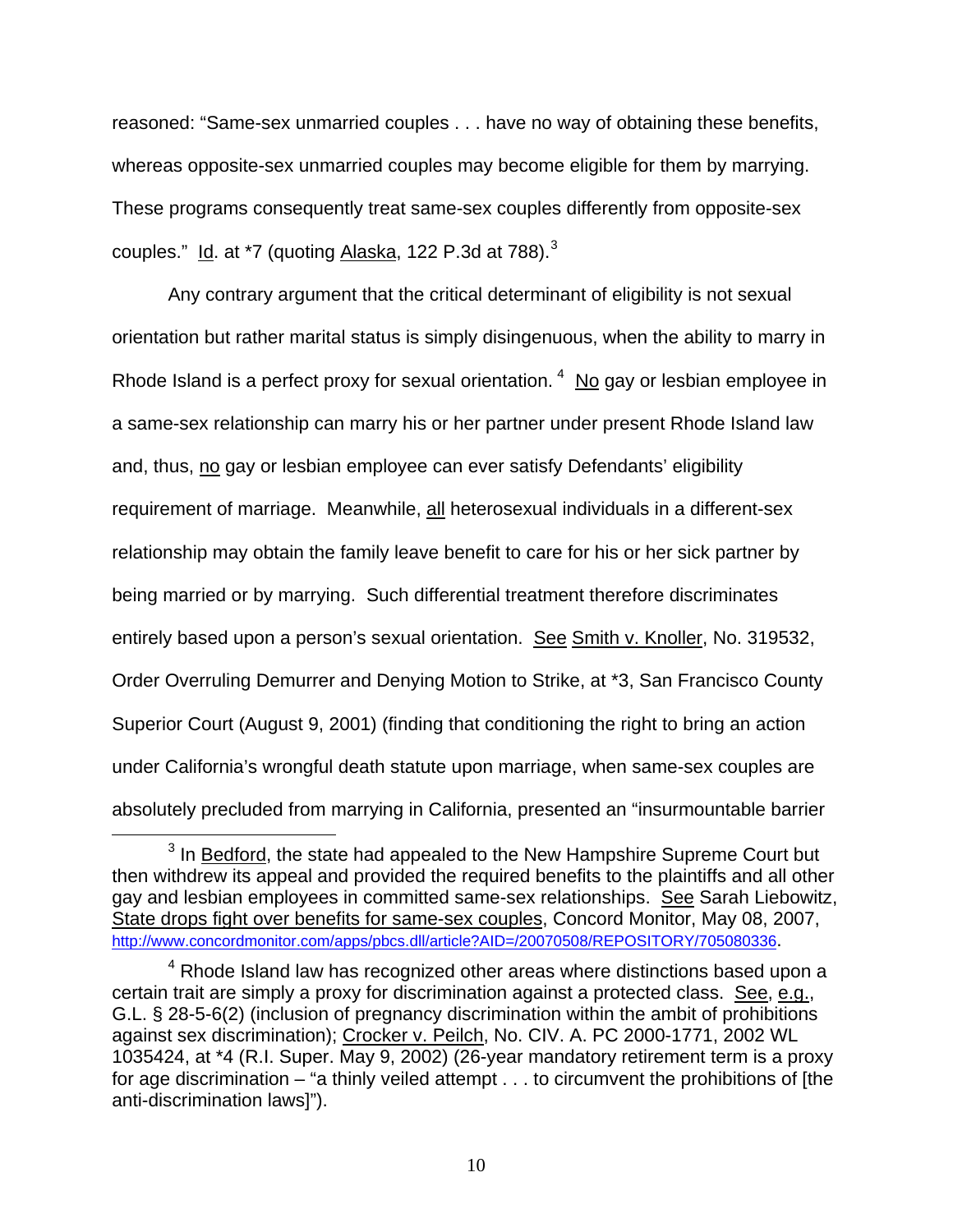to the right of a homosexual to bring an action for the wrongful death of his or her partner" and violated state equal protection guarantees); Tanner v. Oregon Health Sciences Univ., 971 P.2d 435, 448 (Or. Ct. App. 1998) (reasoning that so long as "[h]omosexual couples may not marry," conditioning employment benefits on marriage make it a "a legal impossibility" for gay men and lesbians to qualify for such benefits and finding violation of state constitutional equality protections).

Because Ms. D'Amico can show that Defendants' marriage requirement for family leave benefits directly and facially discriminates against her based upon her sexual orientation, this Court should find Defendants' in violation of G.L. § 28-5-7.

### **2. Ms. D'Amico can also show disparate treatment under the McDonnell Douglas burden-shifting test.**

Under the McDonnell Douglas burden-shifting test, Ms. D'Amico may also prove disparate treatment under G.L. § 28-5-7 through indirect evidence. In order to make a *prima facie* showing of disparate treatment, Ms. D'Amico must show that: (1) she is a member of a class protected by the statute, (2) she is qualified for the benefit she sought, (3) despite her qualifications, her employer denied the requested employment benefits, and (4) her employer provided those benefits to similarly-situated employees outside of her protected class. See McDonnell Douglas Corp. v. Green, 411 U.S. 792, 802 (1973) (establishing standard for race-based claims under Title VII). Ms. D'Amico easily meets these requirements for a *prima facie* case. Defendants then have the burden of articulating a legitimate nondiscriminatory reason for the policy – a burden they cannot meet.

Under the plain language of G.L. § 28-5-7, it is "an unlawful employment practice" to discriminate against an employee "with respect to . . . compensation, terms,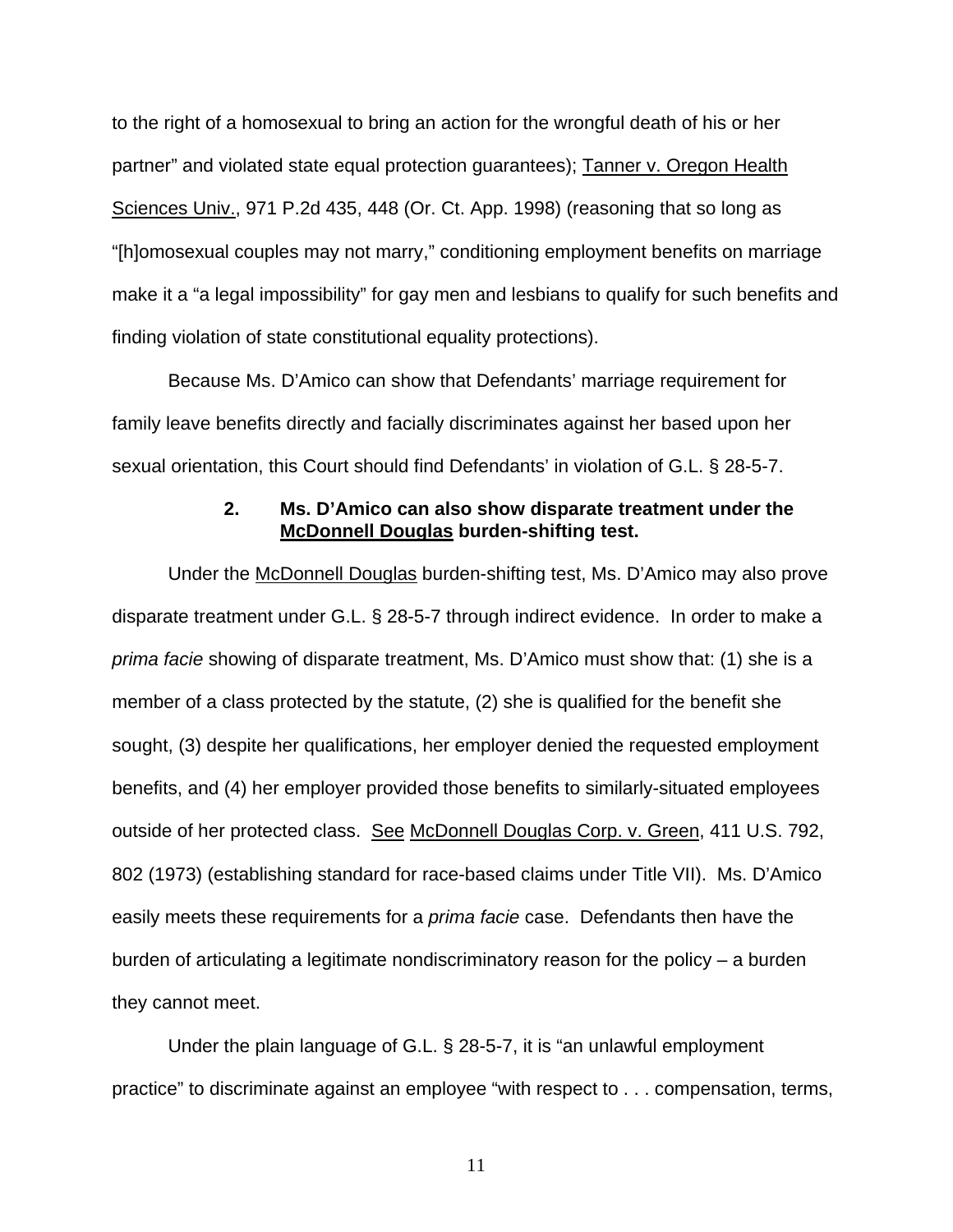conditions or privileges of employment, or any other matter directly or indirectly related to employment" because of the employee's sexual orientation. G.L. § 28-5-7(1)(ii). Ms. D'Amico, as a lesbian, clearly falls within a protected class under the definition of sexual orientation. See G.L. § 28-5-6(15) (defining sexual orientation as "having or being perceived as having an orientation for heterosexuality, bisexuality, or homosexuality"); D'Amico Aff., ¶ 4. It is also undisputed that Ms. D'Amico, as a full-time employee at the time she requested the leave, is qualified for employment benefits, including family leave benefits, which are a form of "compensation." (Master Agreement, D'Amico Aff., Exh. 1.) Defendants nonetheless denied her request to use that benefit upon Heather's illness because Ms. D'Amico was not married to her Heather, even though, "because of" her sexual orientation, Ms. D'Amico is not allowed to marry in Rhode Island. (D'Amico Aff.,  $\P$  24.) As such, Defendants do not treat their gay and lesbian employees, such as Ms. D'Amico, the same as similarly situated heterosexual employees who may marry and therefore qualify for family leave benefits.<sup>[5](#page-11-0)</sup>

<span id="page-11-0"></span> $\frac{1}{5}$  $5$  At the Commission below, Defendants compared apples and oranges by arguing that they treated Ms. D'Amico the same as similarly-situated employees outside her protected class – namely unmarried, heterosexual employees in a different sex relationship. Such a limited comparison, however, is misplaced where heterosexual couples may choose to marry and same-sex couples cannot marry in the state. As such, she is not similarly situated to unmarried heterosexual employees in a different sex relationship. See Bedford, WL 1217283 at \*6 ("unmarried, heterosexual employees are not similarly situated to unmarried, gay and lesbian employees for purposes of receiving employee benefits"); Tanner, 971 P.2d at 447-48 (rejecting argument that same-sex couples are similarly situated to unmarried heterosexual couples); Foray v. Bell Atlantic, 56 F. Supp. 2d 327, 330 (S.D.N.Y. 1999) (dismissing claim by heterosexual employee challenging same-sex only benefit plan under Title VII on grounds that unmarried same-sex and unmarried different-sex couples are not similarly situated).

Instead, Ms. D'Amico more aptly compares to heterosexual employees who are married and are thus able to access family leave benefits to care for their spouses. Quite simply, Ms. D'Amico would marry Heather were she allowed to do so in Rhode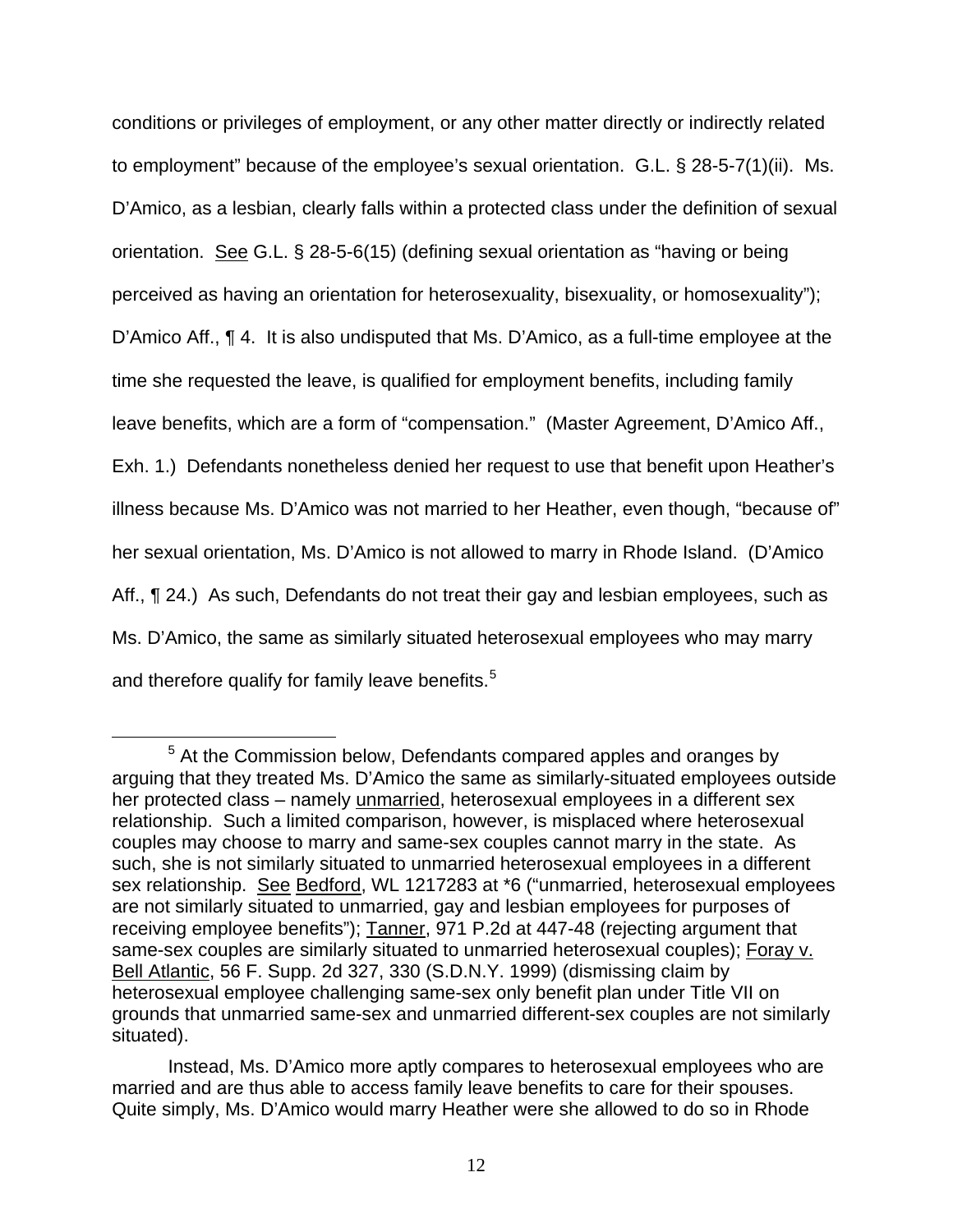Because Ms. D'Amico is able to make a *prima facie* case of disparate treatment, Defendants must articulate a legitimate nondiscriminatory reason for their policy. McDonnell, 411 U.S. at 802. No adequate justification exists.

Defendants' desire to limit family leave benefits to married couples cannot serve as a nondiscriminatory reason because it simply restates the exclusion of same-sex couples without accounting for the fact that gay and lesbian employees are precluded from marrying. Such circular reasoning simply seeks to use discrimination to justify discrimination and cannot constitute a legitimate justification.

Nor can Defendants argue that they seek to limit the use of the benefit to care for close family members only. Defendants already provide leave to employees to care for family members related by blood who live in the household, no matter how distant the relation – e.g. even fourth cousins. (Master Agreement, D'Amico Aff., Exh. 1; Decision and Award, D'Amico Aff., Exh. 2.) The failure of Defendants to limit the category of family members related by blood in the household belies any potential justification Defendants have in ensuring that the leave is used for the benefit of sufficiently close family members.

However, even if Defendants are concerned about ensuring that employees use family leave benefits only for persons in sufficiently close relationships, the exclusion of committed and loving partners of gay and lesbian employees, such as Heather, defeats

 $\overline{a}$ 

Island. (D'Amico Aff., ¶ 10.) As such, she should be treated the same as heterosexual employees who have chosen to make the same marital commitment. She has not been treated the same because Defendants have chosen a qualification for benefit eligibility that is impossible for her to meet due to her sexual orientation.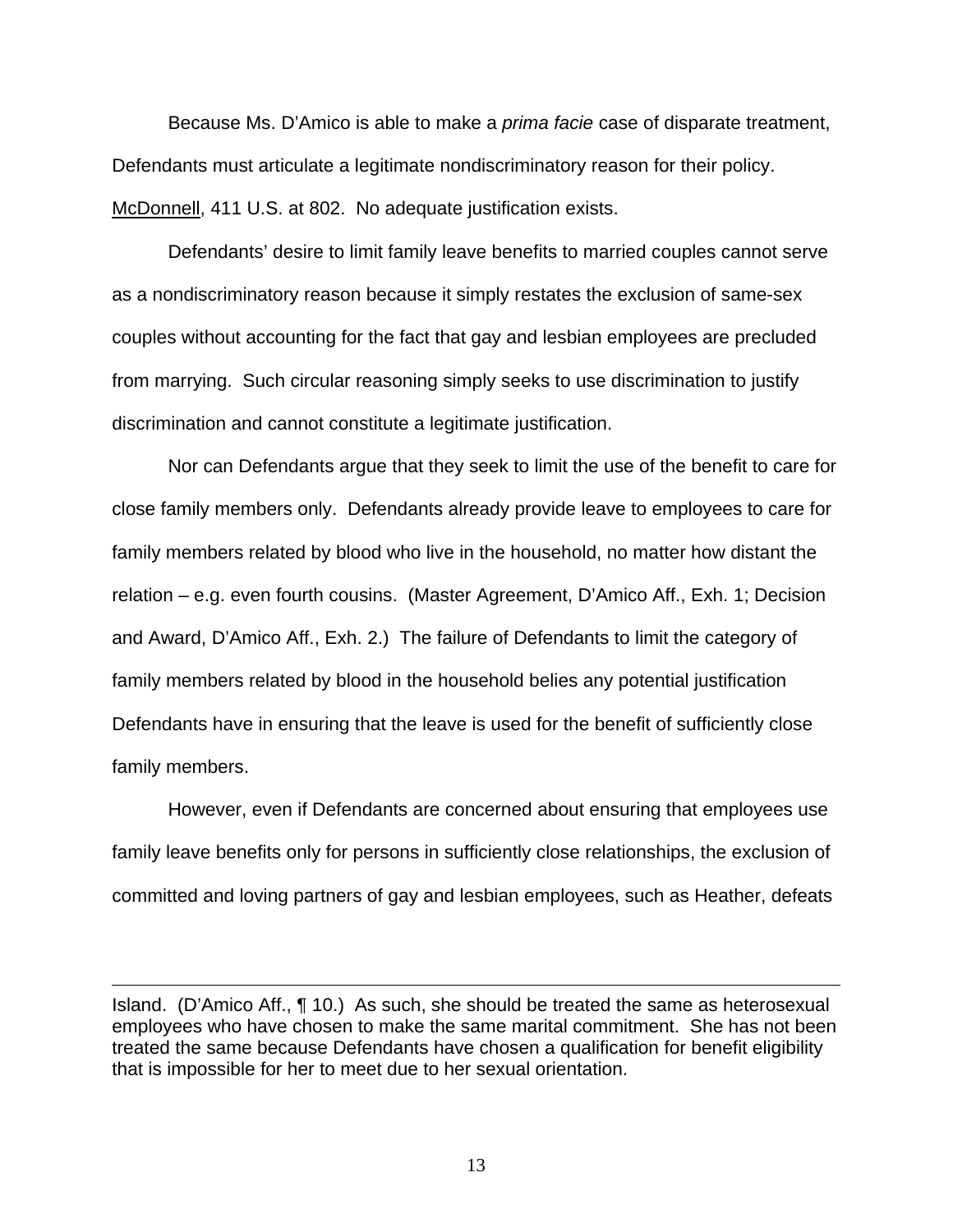rather than promotes that goal. Indeed, Rhode Island public policy has recognized the close and loving domestic relationships that same-sex couples form.<sup>[6](#page-13-0)</sup>

Finally, Defendants cannot hide behind cost saving as a justification, when the leave is limited to three days a year for all employees, regardless for whom the employee takes the leave. (Master Agreement, D'Amico Aff., Exh. 1.) Rather than establishing a legitimate nondiscriminatory purpose for Defendants' unequal treatment of Ms. D'Amico, any justification discussing the additional cost of providing benefits to gay and lesbian employees only provides further evidence of discriminatory treatment of such employees.

## **B. Defendants' Use Of A Marriage Requirement Has An Impermissible Disparate Impact On Gay And Lesbian Employees.**

Even if, arguendo, this Court were to find that Defendants' family leave benefit policy is facially neutral with regard to sexual orientation, Rhode Island law explicitly states that "[a]n unlawful employment practice prohibited by § 28-5-7 may be established by proof of disparate impact." G.L. § 28-5-7.2; see also E.E.O.C. v. Steamship Clerks, 48 F.3d 594, 601 (1st Cir. 1995) ("Discrimination may also result from otherwise neutral policies and practices that, when actuated in real-life settings, operate to the distinct disadvantage of certain classes of individuals."). Good faith is not a defense to such a claim. Id. at 602.

<span id="page-13-0"></span> $\overline{6}$  $6$  See, e.g., G.L. § 28-48-1 (mandating employers in Rhode to provide employees family leave to take care of their domestic partners); G.L. §§ 30-22-1, 3, & 6 (extending benefits to domestic partners of veterans); G.L. § 45-19-4.3 (providing death benefit to domestic partner of public safety officers); G.L. § 23-18.6.1-9 (allowing domestic partner to authorize anatomical gift of a decedent's body); G.L. §36-12-1(3) (defining domestic partner for purposes of state employment benefits).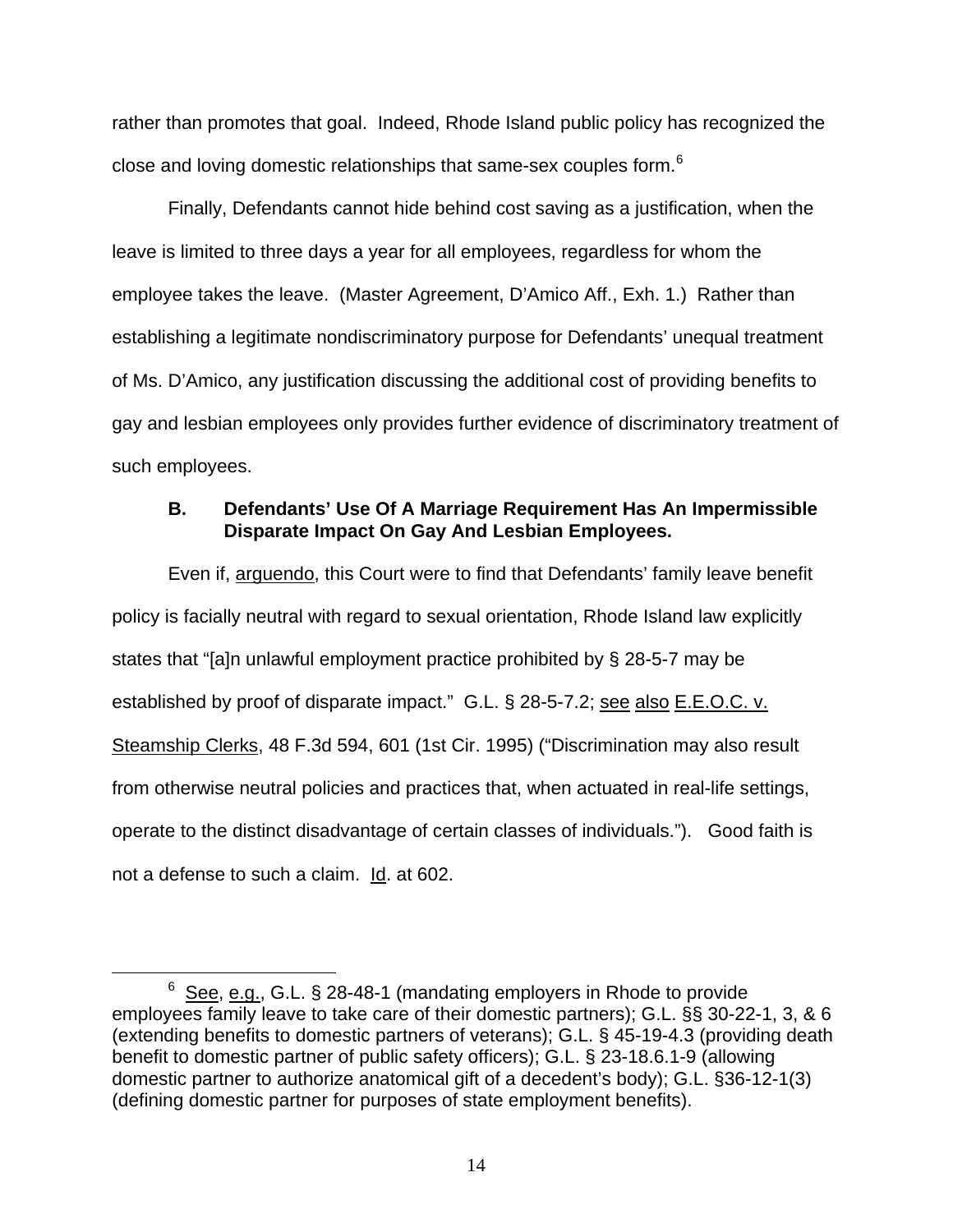In order to make out a *prima facie* disparate impact claim, Ms. D'Amico must demonstrate that the challenged employment policy results in a disparate impact on the basis of sexual orientation. See G.L. § 28-5-7.2(a)(1) (stating elements of a *prima facie* showing). As discussed below, Ms. D'Amico easily meets this *prima facie* showing. Defendants next have the burden to show that the challenged policy is required by business necessity, which is defined by statute as "essential to effective job performance." *S*ee id. This they cannot do. However, even assuming arguendo that Defendants can make such a showing, Ms. D'Amico nonetheless can still demonstrate that Defendants' professed rationale is merely pretext by showing "other practice[s], without a similarly undesirable side effect, [are] available and would . . . serve[] the defendant's legitimate interest equally well." Steamship Clerks, 48 F.3d at 602; see also 42 U.S.C. §2000e-2(k) (establishing burden of proof in disparate impact cases under Title VII).

## **1. Ms. D'Amico Is Able To Make A** *Prima Facie* **Showing That Defendants' Conditioning Of Family Leave Benefits On Being Married Disparately And Adversely Impacts Gay And Lesbian Employees.**

Conditioning access to family leave benefits on marriage makes that benefit completely unavailable to 100% of gay and lesbian employees who cannot marry in Rhode Island. At the same time, all heterosexual employees may marry and thus take advantage of leave benefits. This blatant disparate impact is directly caused by Defendants' choice of a criterion that turns on marriage. Requiring an employee to be married in order to obtain benefits for his or her partner, therefore, constitutes classic disparate impact discrimination based on sexual orientation.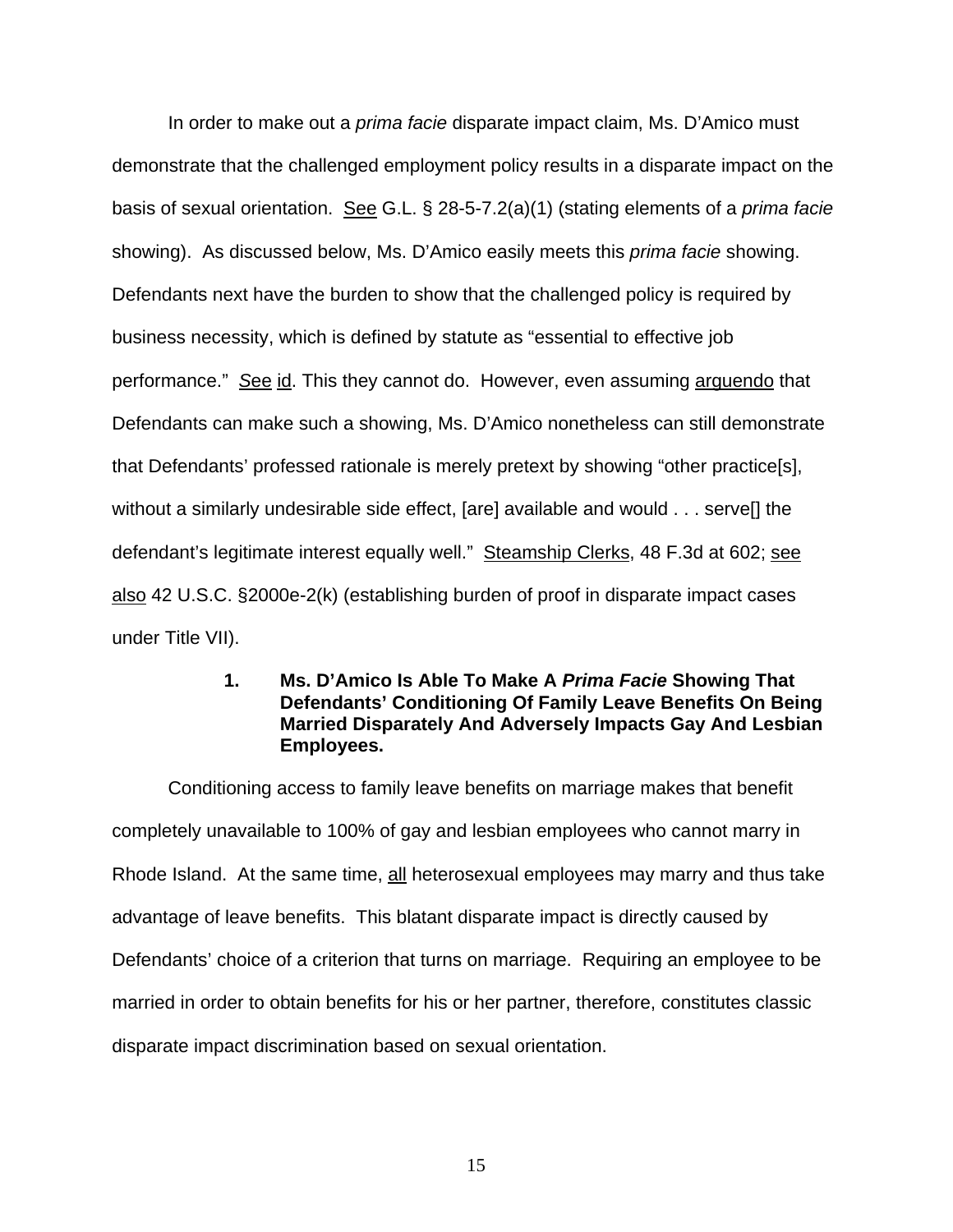Courts and human rights agencies considering nearly identical circumstances to those presented by Ms. D'Amico's complaint have recognized the severely adverse impact a marriage requirement poses on gay and lesbian people. In Levin v. Yeshiva Univ., 754 N.E.2d 1099 (N.Y. 2001), the highest court of appeal in New York reinstated the sexual orientation discrimination claim of lesbian medical students challenging the school's housing policy, which restricted housing to medical students and their spouses and children. The lower court had failed to appropriately examine the policy in terms of those it benefited and those it excluded. On appeal, the high court reinstated the claim to allow the plaintiffs to demonstrate that the policy disproportionately burdened gay and lesbian students, thus violating protections against sexual orientation discrimination. As Chief Judge Kaye stated in Levin,

[The defendant's] policy of providing partner housing to married students … has a disparate impact on homosexual students, because they cannot marry, and thus cannot live with their partners in student housing. By contrast, heterosexual students have the option of marrying their life partners.

754 N.E. 2d at 1111 (concurrence). See also Amos et al. v. Town of West Hartford, Connecticut CHRO, Complaint Nos. 9910041, 9910198, 9910199, 9910200, 9910201, 9910202, Finding of Reasonable Cause and Summary, at 7 (Sept. 9, 1999) (ruling that same-sex couples excluded from family membership rate extended to married, heterosexual couples at town pool stated a viable claim of sexual orientation discrimination under Connecticut's public accommodations anti-discrimination laws because no same-sex couple could receive the family benefit rate and because "such a gross statistical disparity" created an inference of discrimination based on sexual orientation).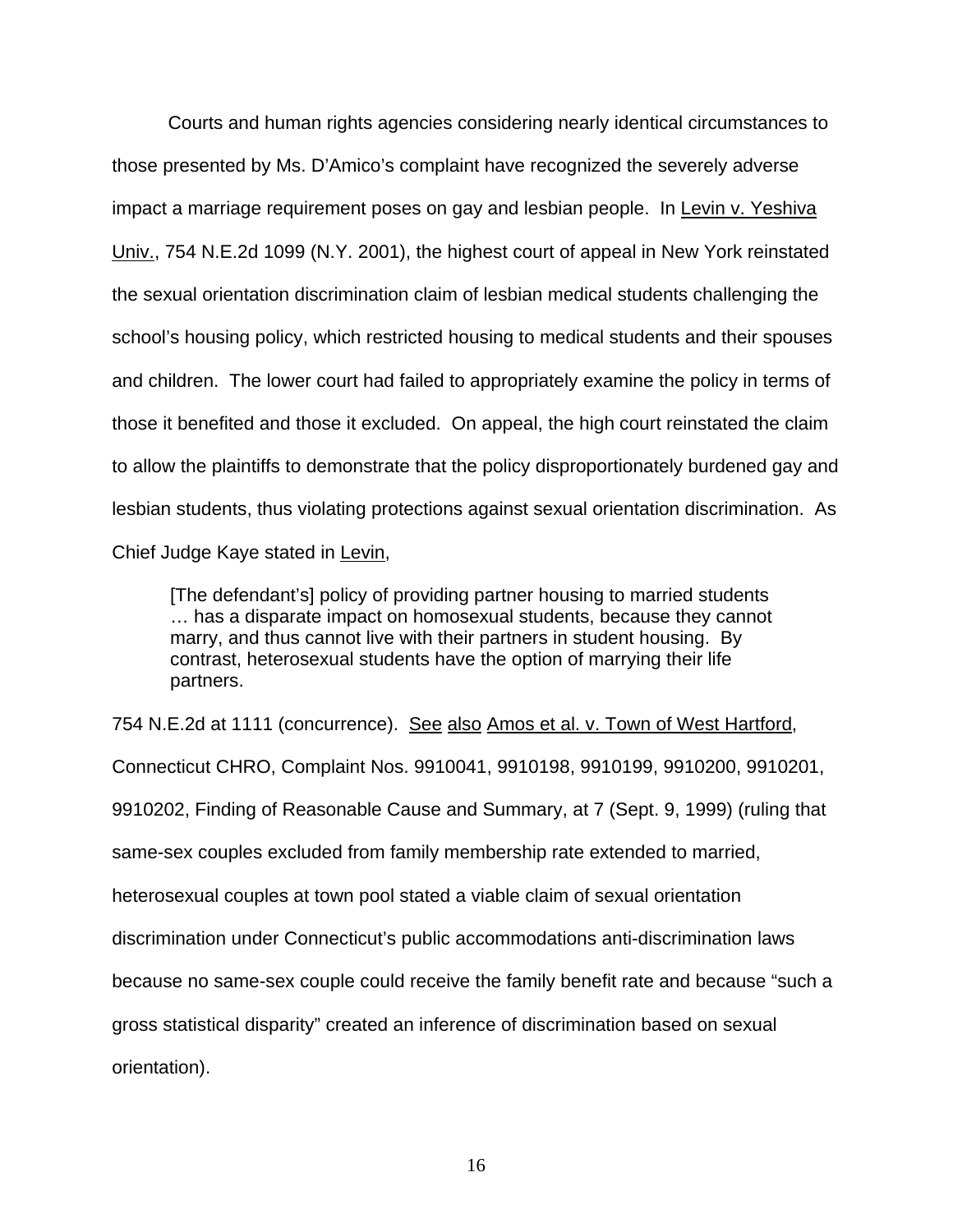Specifically within the employment context, the court in Bedford held that "even if the petitioners had been unsuccessful in proving the policy to be facially discriminatory under a disparate treatment analysis, the petitioners have sufficiently demonstrated that the policy adversely affects gays and lesbians under a disparate impact analysis." Bedford at \*10. The court reasoned that "the policy adversely impacted lesbians and gay men by using a criterion [marriage] which is predicated upon heterosexuality." Id. at \*11; see also Tanner, 971 P.2d at 448 (holding that denial of insurance benefits to the same-sex partners of state employees constituted impermissible sexual orientation discrimination due to the discriminatory effect of the marital requirement for benefits).

 Because all heterosexual employees have the ability to marry another person and receive family leave benefits to take care of that person should that person get sick, and because no gay or lesbian employees have the ability to marry their partners in Rhode Island and therefore receive leave to take care of them when in need, the disparate impact is stark. As such, Ms. D'Amico has met her burden of making a *prima facie* case of sexual orientation discrimination under a disparate impact analysis.

### **2. Defendants Cannot Demonstrate That This Choice of Eligibility Criteria Is Consistent With Business Necessity.**

In order to overcome the discriminatory impact of using a marriage criterion for eligibility to care for an employee's committed partner, Defendants must demonstrate that this requirement is consistent with business necessity – i.e. "essential to effective job performance." G.L. § 28-5-7.2(c)(4). This they cannot do.

Defendants can make no showing that granting paid leave to Ms. D'Amico to care for her partner would render her unable to perform duties that are essential to effective job performance. Defendants already provide such leave to all employees to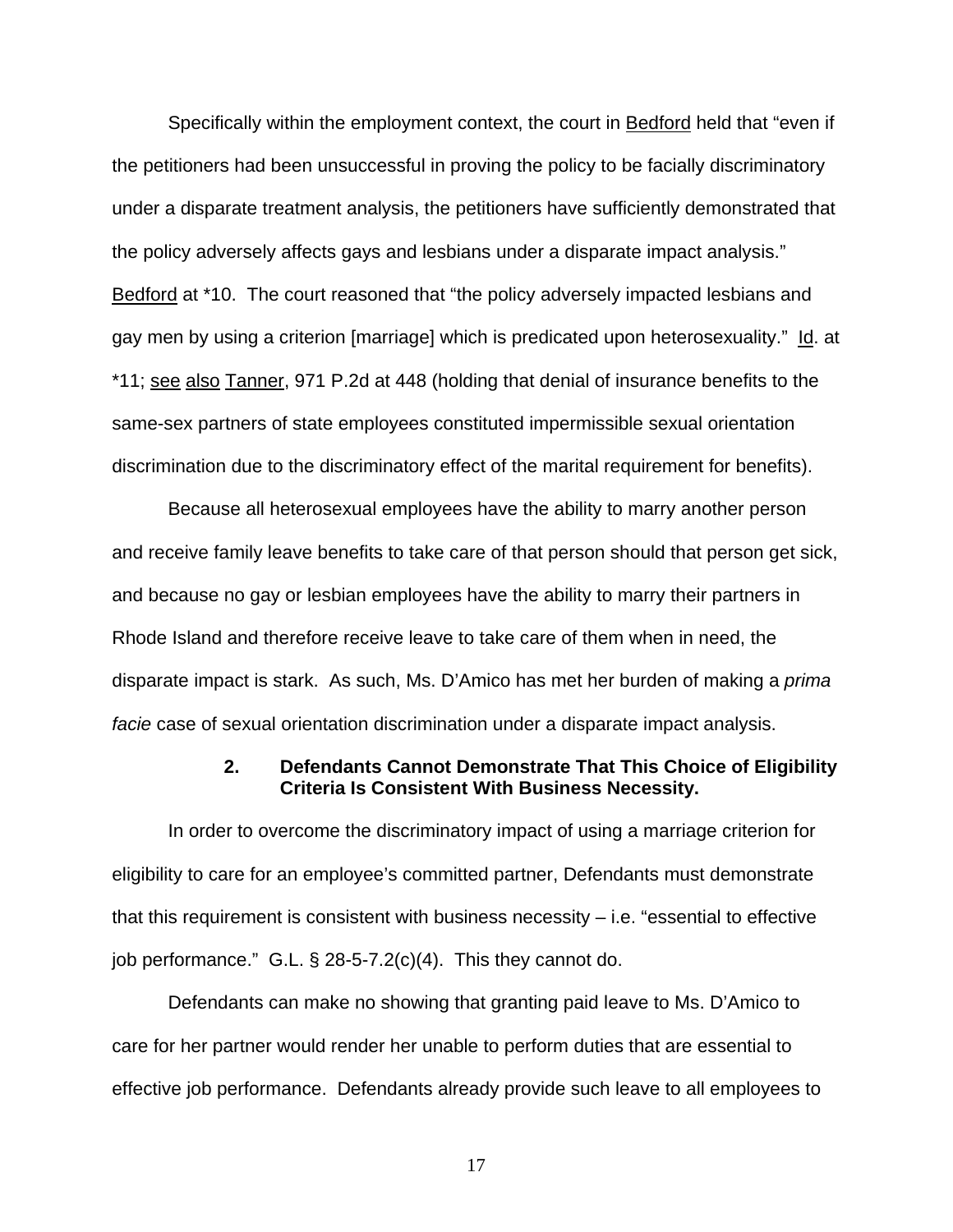care for household members related by blood and to heterosexual employees only to care for their spouses. By doing so, they have already determined that providing family leave benefits does not inhibit effective job performance of their employees. Defendants cannot now turn around and assert that effective job performance would be compromised by providing the same benefits to Ms. D'Amico to care for her partner, particularly when leave is capped at three days per year for all employees. (Master Agreement, D'Amico Aff., Exh. 1.)

Even assuming that Defendants could somehow argue that, as an initial matter, they were not required to provide family leave benefits to employees at all, as a matter of business necessity, once they did so, Defendants cannot justify their policy of unequal access to those benefits. Surely Defendants could not suggest that granting leave to gay and lesbian employees to care for their committed partners would render them unable to successfully carry out the duties of her job, while granting such leave to heterosexual employees to care for their spouses has no such effect.

Accordingly, Defendants must fail in their burden of proving the business necessity of excluding gay and lesbian employees from taking family leave to care for their committed partners.

## **3. Assuming arguendo that Defendants have proved that the denial of benefits is consistent with business necessity, alternative non-discriminatory means exist to meet any such needs.**

Even assuming arguendo that Defendants can articulate a legitimate business necessity, the burden then shifts to Ms. D'Amico to demonstrate that alternative nondiscriminatory means exist to meet Defendants' concerns. See Donnelly v. Rhode Island Board of Governors For Higher Education, 929 F. Supp. 583, 589 (D.R.I. 1996),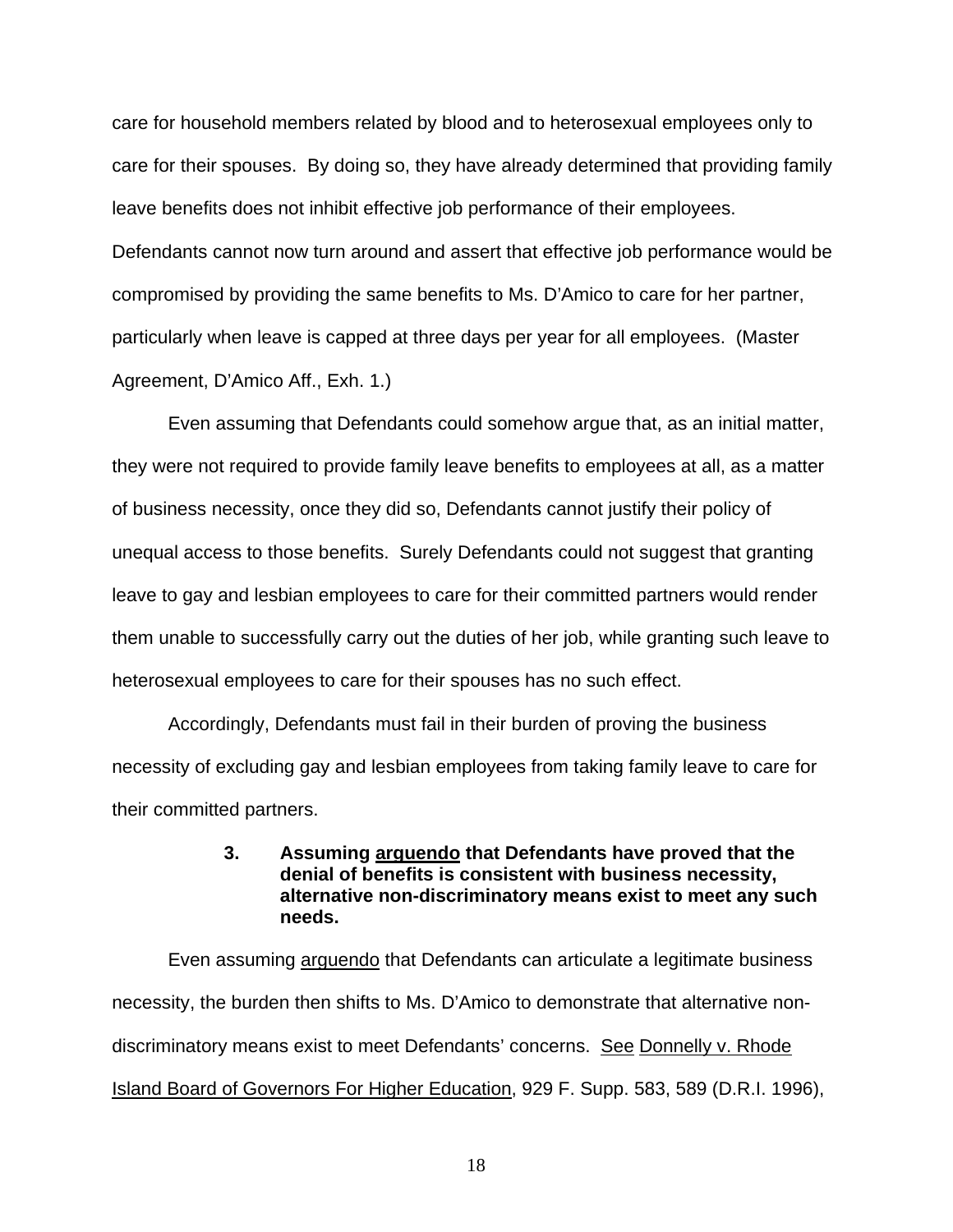aff'd, 110 F.3d 2 (1st Cir. 1997) (citing 42 U.S.C. § 2000e-2(k)(1)(A)(ii)). Ms. D'Amico points to the availability of other means to ensure sufficient commitment and economic entanglement between an employee and her same-sex partner to approximate the status of marriage, including the system of domestic partner benefits provided by other state governments and school systems nationwide, including Rhode Island's state government system.<sup>[7](#page-18-0)</sup> Such a remedy would not even require a revision of the Master Agreement language; Defendants could simply construe the contract to include samesex partners within the definition of "addition person in the household," as Ms. D'Amico and her union proposed during arbitration. In light of these alternative ways of addressing any possibly legitimate and nondiscriminatory concerns, Defendants cannot sustain its discriminatory denial of benefits to gay and lesbian employees.

### **Conclusion**

 For the foregoing reasons, Plaintiff Debra M. D'Amico respectfully requests that the Court grant her Motion for Summary Judgment and grant the relief requested herein.

<span id="page-18-0"></span> $\overline{7}$  $\frac{7}{2}$  See G.L. § 36-12-1(3) (defining domestic partner criteria for purposes of state employment benefits); see also <http://www.vermontpersonnel.org/employee/pdf/dompartner.pdf> (Vermont state government's domestic partnership application and policy for health and dental insurance); <http://www.osc.state.ct.us/memoarchives3/2000memos/200013.htm> (Connecticut's state government's domestic partnership policy for health and pension benefits); [http://www.nh.gov/hr/documents/same\\_sex\\_domestic\\_partnership\\_affidavit.pdf](http://www.nh.gov/hr/documents/same_sex_domestic_partnership_affidavit.pdf) (New Hampshire state government's domestic partnership affidavit for health insurance benefits); <http://www.maine.edu/system/hr/benedp.php>(University of Maine's domestic partnership policy for various employment benefits).